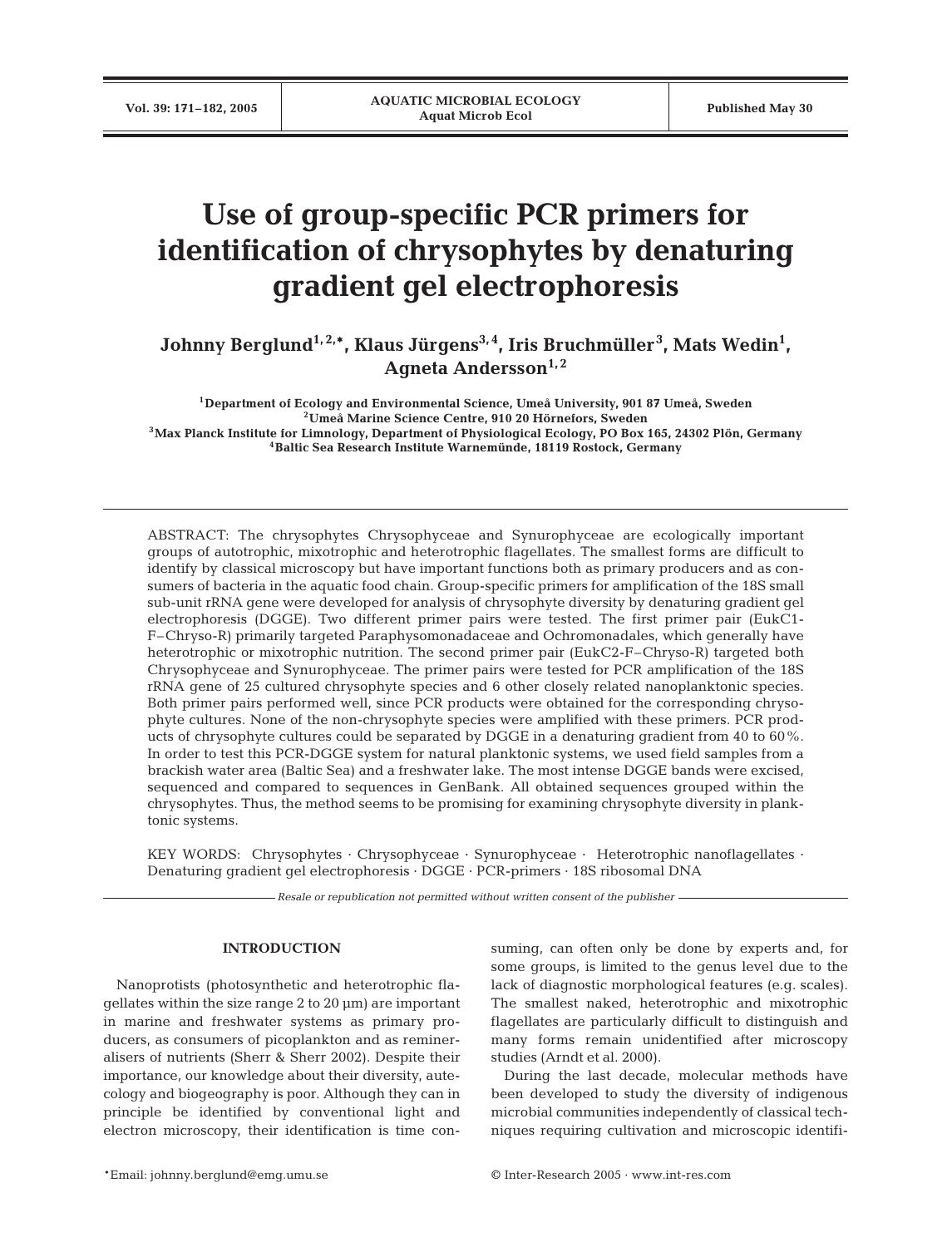cation (e.g. Amann et al. 1995, Schäfer & Muyzer 2001). The methods, which are mostly based on the analysis of the small-subunit (16S or 18S) ribosomal RNA gene, have provided new possibilities for ecologists to examine microbial diversity and to identify the major players within microbial food webs. Although most of these molecular studies focused on prokaryotes, similar methods can be applied to eukaryotic microorganisms (Medlin et al. 1988, Lim et al. 1996, Marsh et al. 1998). Molecular techniques have recently provided new insights into marine protist diversity within pico- and nanoplankton. For example, 18S ribosomal DNA libraries revealed an astonishing diversity among picoeukaryotes with novel phylogenetic lineages of yet uncultured organisms (Díez et al. 2001b, López-García et al. 2001, Moon-van der Staay et al. 2001). Fluorescent *in situ* hybridization (FISH) with eukaryote-specific probes has been used for quantitative studies of heterotrophic marine protists (Caron et al. 1999, Lim et al. 1999, Massana et al. 2002). Similar to bacteria, the eukaryotic diversity of complex communities has been visualized by PCR-based DNA fingerprinting techniques such as denaturing gradient gel electrophoresis (DGGE) (van Hannen et al. 1998, Díez et al. 2001a, Rasmussen et al. 2001, Gast et al. 2004) and restriction fragment length polymorphism (Lim et al. 2001).

Van Hannen et al. (1998) developed and used eukaryote-specific primers to analyze the diversity of protozoa in controlled culture experiments. The primers amplified a 210 bp 18S rRNA gene fragment that could be separated by DGGE. This technique utilizes sequence dissimilarities in amplified DNA fragments of identical length and separates them on the basis of their differing mobility in an increasing denaturing gradient (Muyzer et al. 1993). It is assumed that the PCR-DGGE method reveals the dominating species or operational taxonomic units (OTUs) within the target group (e.g. species with cell numbers  $>1\%$  of total cell counts, Casamayor et al. 2000, review in Schäfer & Muyzer 2001). Van Hannen et al. (1998) showed that the sequencing of gel bands made identification possible at the phylum level. Díez et al. (2001a) used another set of eukaryote-specific primers that yielded a 550 bp 18S rRNA gene fragment, and included pre-filtration of the samples to study diversity of picoeukaryotes in natural marine communities. Díez et al. (2001a) concluded in accordance with van Hannen et al. (1998) that DGGE was a profitable method for identification of eukaryotic diversity.

Nanoflagellate protists constitute a paraphyletic group of eukaryotes (Patterson 1999) and thus cannot, as one group, be separated from other eukaryotes on the basis of the 18S rDNA. One promising way to improve the resolution of the PCR-DGGE method for

the analysis of protist communities is to develop groupspecific primers (Rasmussen et al. 2001, Gast et al. 2004). Primers specific for particular protist groups would allow selective amplification and analysis of relevant protists in natural systems.

Chrysophytes or golden-brown algae, including the closely related classes Chrysophyceae and Synurophyceae (Andersen & Preisig 2002), are a diverse group of flagellates occurring in both fresh and marine waters. The group is classified within the heterokonts (also named stramenopiles by Patterson 1999) in the kingdom Chromista (Cavalier-Smith 1998). Species classified within Synurophyceae are mainly phototrophic, while the vast majority of the Chrysophyceae are mixotrophic and heterotrophic species (Holen & Boraas 1995, Andersen & Preisig 2002, Preisig & Andersen 2002). The latter group supplements or replaces photosynthetic growth by ingesting bacteria or dissolved organic matter. Chrysomonads (Chrysophyceae) are a particularly important component of heterotrophic nanoflagellates (HNF) in planktonic systems where they, together with other heterokont taxa (e.g. bicosoecids), constitute 20 to 50% of HNF biomass (Boenigk & Arndt 2002). Several genera of this group (e.g. *Spumella*, *Ochromonas*, *Poterioochromonas*) cannot be distinguished at the species level using a light microscope due to their lack of morphological features (Arndt et al. 2000). It is therefore of great importance to develop alternative methods for identification of diversity and population dynamics of chrysophytes in natural waters. The aim of this study was to develop and optimize chrysophyte-specific primers that could be utilized in DGGE. We began by using primers which were initially developed to distinguish different species within the genus *Spumella* (Bruchmüller 1998) and examined their applicability to amplify chrysophytes. These primers were then modified in order to match most of the currently known chrysophyte sequences, and the DGGE protocol was optimized for the analysis of chrysophyte diversity from natural water samples.

# **MATERIALS AND METHODS**

**Primer design.** The primers designed for the genus *Spumella* were based on an alignment of 28 sequences of the 18S rRNA gene in chrysophytes and a wide range of eukaryotes (Bruchmüller 1998). In principle, the reverse primer was designed to be unique to the genus *Spumella*, while the forward primer targeted a wider range of eukaryotes. The specificity of these primers was tested again in January 2005, using all available sequences of chrysophytes in GenBank. The BLAST programme at the National Centre for Biotech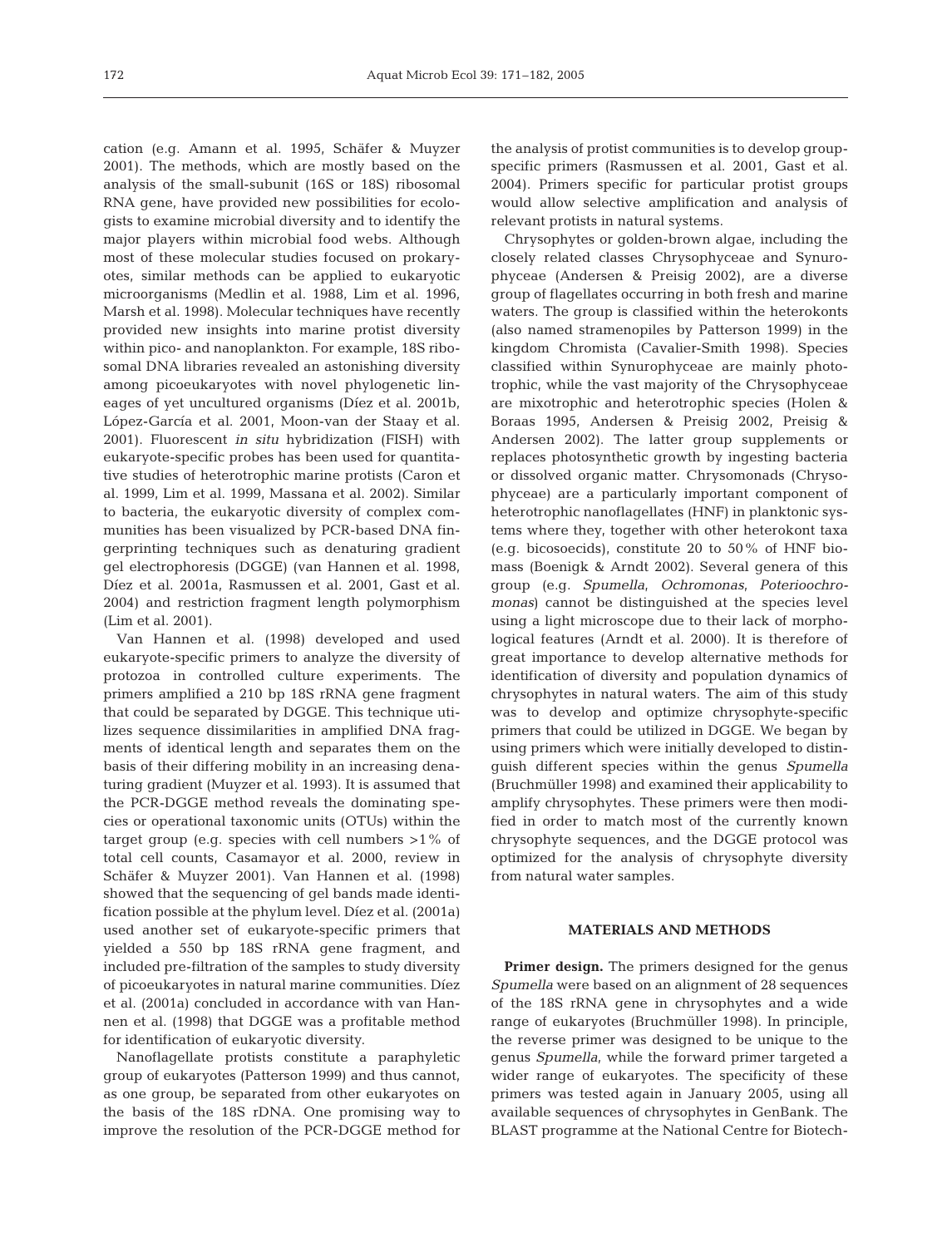nology Information (NCBI), Washington, DC, USA (Altshul et al. 1997), and the ARB software version 04.06.28 (www.arb-home.de/) were used (Wolfgang et al. 2004). The primers amplify the highly variable V4 region of the 18S gene. A GC rich sequence (GCclamp, see Table 1) was attached to the 5' end of the forward primer in order to improve the performance of the DGGE (Sheffield et al. 1989).

**Cell sampling and DNA extraction.** Cultures were provided by the Culture Collection of Algae and Protozoa (CCAP) in the UK, the culture collection of algae (Sammlung von Algenkulturen Göttingen: SAG) at the University of Göttingen, Germany, and our own isolates at the Max Planck Institute for Limnology (MPIL) in Plön, Germany. All cultures with their taxonomic affiliations are listed in Table 2. The cultures were grown in the supplied media and the cell condition was examined using a light microscope at 200× magnification. The cultures were harvested when the cell concentration was at least 1000 cells  $ml^{-1}$ . For DNA extraction, 1.5 to 2 ml of the cultures were concentrated through centrifugation at 10 000 rpm (9300  $\times$  *g*) in an Eppendorf 5410 centrifuge and suspended in 150 µl Milli-Q or Tris-EDTA (10 mM Tris-HCl; 1 mM EDTA; pH 8) buffer. In order to lyse the cells, they were frozen in liquid nitrogen and heated at 95°C for 20 min. The lysate was centrifuged at maximum speed for 1 min and the supernatant was used in the PCR reaction.

Field samples from the low-productive northern Baltic Sea were collected from 0 to 20 m depth using a plastic hose (2.5 cm diameter). The hose was closed at the top and the entire water volume was collected. Offshore samples were collected in early July 2000 from 2 stations in the Bothnian Bay (BB1:  $64^{\circ}$  18' N,  $22^{\circ}$  21' E; BB2: 64° 42' N, 22° 04' E) and from 2 stations in the Bothnian Sea (BS1: 62° 39' N, 18° 57' E; BS2: 62° 05' N, 18° 32' E). The samples were pre-filtered with a 90 µm nylon filter and separated into different size fractions with 10 and 2 µm pore size polycarbonate filters (Poretics®, Osmonics). Cells were collected by filtration onto 47 mm diameter (0.6 µm pore size) polycarbonate filters (Poretics®, Osmonics). A water volume of 100 to 150 ml was filtered depending on the amount of particles in the water. A maximum pressure of 50 mm Hg was used in all filtrations. The filters were immediately frozen at –70°C and stored for DNA extraction. DNA extraction methods were identical to those used for the cultures. The filters were submerged in Milli-Q water and heated at 95°C.

Water samples from Schöhsee, a mesotrophic lake in northern Germany, were collected at 2 m depth 4 times during 2000 and 2001. For the extraction of DNA, 100 to 500 ml were filtered onto 47 mm diameter (0.2 µm pore size) Durapore filters (Millipore) and stored in Petri dishes at –80°C until DNA extraction. Extraction

of DNA followed the protocol used for DNA extraction of bacterioplankton (Massana et al. 1997), which includes the addition of lysozyme, sodium dodecyl sulfate and Proteinase K, followed by extraction with phenolchloroform-isoamyl alcohol (25:24:1, pH 8) and chloroform-isoamyl alcohol (24:1) and subsequent concentration and rinsing steps.

The concentration of DNA in the different extractions was measured spectrophotometrically in an Eppendorf BioPhotometer. Extracts from the cultures and the Baltic Sea samples had DNA concentrations of about 10 ng  $\mu$ <sup>-1</sup>. Schöhsee samples contained on average 200 ng of DNA  $\mu$ <sup>-1</sup>.

**PCR-DGGE.** Amplifications of the 18S rDNA gene fragments in cultures and field samples were performed using the forward primers EukC1-F or EukC2- F and the reverse Chryso-R primer (see Table 1). The PCR mixtures (50 µl) contained on average 50 ng of template DNA (~400 ng for the Schöhsee samples), 1 µM of each primer, 200 µM of each deoxynucleoside triphosphate, 1.25 U *Taq* DNA polymerase, and a PCR buffer containing 1.5 mM  $Mg^{2+}$  supplied with the polymerase (Roche).

The PCR programme consisted of 1 denaturation step at 94°C for 2 to 4 min, followed by 30 (occasionally 35) cycles of denaturation at 94°C for 30 s, annealing at 52 to 53°C for 30 s, and extension at 72°C for 1 min. The last cycle was followed by a final extension step at 72°C for 6 min. The annealing temperature was empirically optimized around the melting temperature of the primers. The PCR products were confirmed in a 1.2% agarose gel electrophoresis. To verify that the DNA extraction had succeeded and to compare the performance of the chrysophyte-specific primers with other primer pairs, we also amplified the 18S rDNA from the 31 obtained cultures with eukaryote-specific primers (Euk1A and Euk516r-GC) according to Díez et al. 2001a (see Table 2). A dilution series of template DNA of *Ochromonas* sp. (Strain OE-1) was applied in PCR reactions to test the sensitivity of the different primer pairs. The original DNA extraction from approximately 20 000 cells was diluted in 5 steps up to 200 times corresponding to about 100 cells.

DGGE was performed using both the Dcode Universal Mutation Detection System (Bio-Rad) and the DGGE-2001 System (CBS Scientific). Time travel experiments were performed, in which amplified DNA from cultures was applied on 1 mm thick 7.5% (wt/vol) polyacrylamide gels (ratio of acrylamide to bisacrylamide, 37.5:1). Several denaturation gradients between 20 and 60% (100% denaturing agent was defined as 7 M urea and 40% (wt/vol) deionized formamide) were used depending on samples and DGGE system. The optimal gradient was 40 to 60% denaturant and the optimal electrophoresis condition was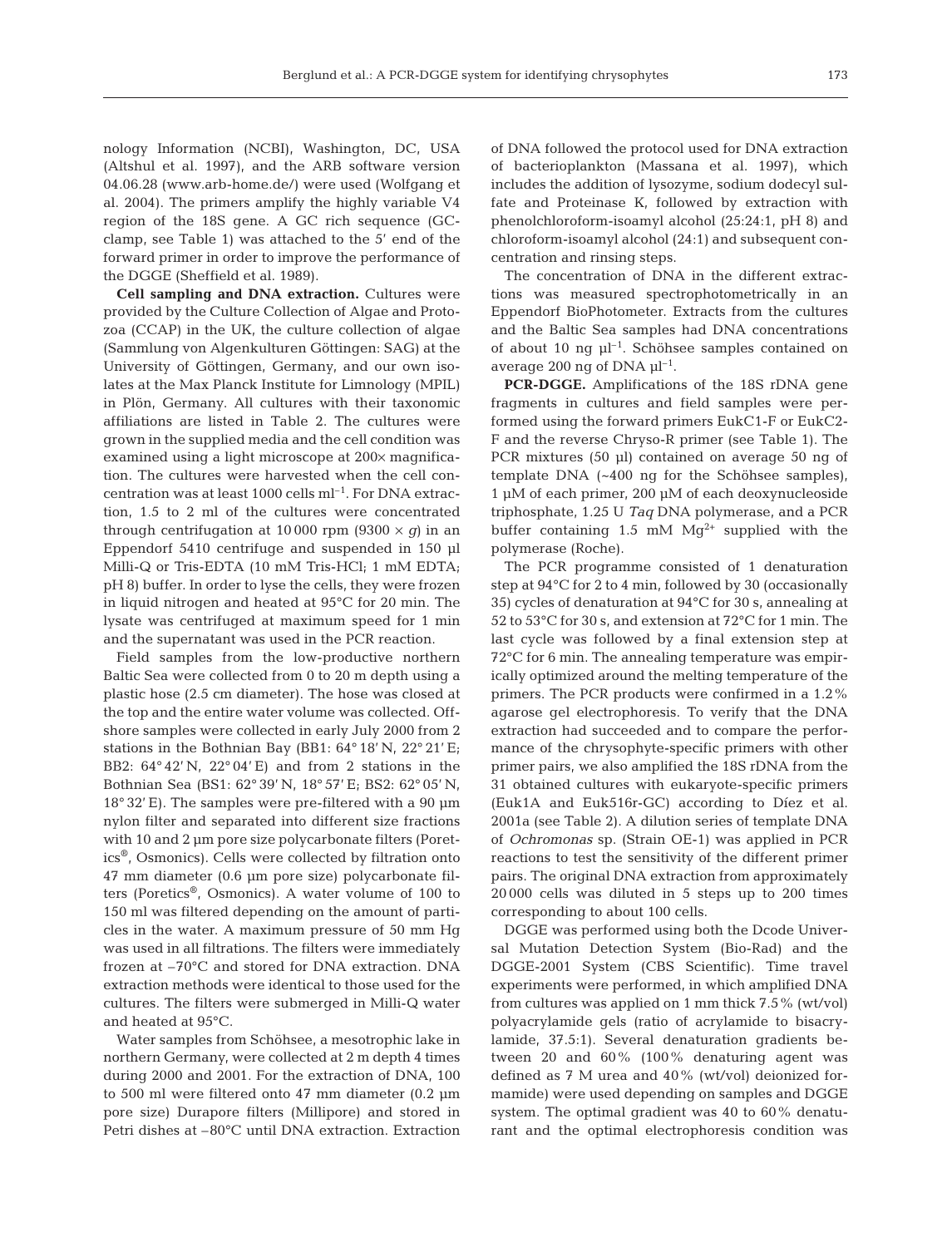80 V for 16 h. During electrophoresis the gels were submerged in 1x TAE buffer at 60 to 61°C. The gels were stained for 30 min with SybrGreenI or SybrGold (Molecular Probes) diluted in 1x TAE buffer, and visualized in a STORM scanner (Molecular Dynamics gel scanner) or in a CCD-camera based gel documentation system (Geldoc 1000, BioRad).

DGGE bands from the field samples were cut out and sequenced to obtain their species affiliation. Small pieces of the bands were excised with a sterile pipette tip, suspended in Milli-Q water and stored at 4°C overnight. A total of 5 µl of the supernatant was used for PCR reamplification under the same conditions as described above. The purity of the excised bands was verified on a second DGGE gel and then sequenced according to the manufacturer's recommendation with the DYEnamic ET terminator kit (Amersham Biosciences) and an ABI PRISM model 377 automated sequencer. The Chryso-R primer was used in the sequencing reaction. The resulting sequences were tested for possible chimeras by CHIMERA\_CHECK version 2.7 at the Ribosomal Data Project (Cole et al. 2003).

### **RESULTS**

#### **Primer specificity**

The primer pair EukC1-F and Chryso-R (Table 1), which was originally used to separate *Spumella* species (Bruchmüller 1998), amplifies a ~218 base pair fragment of the nuclear-encoded 18S rRNA gene of the chrysophytes. In a search using the program BLAST (Altschul et al. 1997), a total of 73 classified or unclassified species of chrysophytes perfectly matched the Chryso-R reverse primer (e.g. *Mallomonas* spp., *Ochromonas* spp., *Paraphysomonas* spp., *Poterioochromonas* spp., *Spumella* spp., *Synura* spp.). Considering that 89 partial or total 18S rRNA gene sequences of chrysophyte taxa were in the NCBI GenBank (January 2005), 18% of the chrysophyte taxa were missed by the reverse primer. When one nucleotide mismatch was allowed another 8 sequences

belonging to the chrysophyte taxa matched the Chryso-R primer (*Chrysochaete britannica*, AF123284; *Dinobryon sertularia*, AF123289; *D. sociale* var. *americana*, AF123291; *Epipyxis pulchra*, AF123298; *Mallomonas caudata*, U73228; *M. matvienkoae*, U73227; *Oikomonas mutabilis*, U42454; '*Spumella*-like' flagellate JBC27, AY651093). In this case, 91% of presently known chrysophytes were matched. A few species, e.g. *Antarctosaccion applanatum* (AJ295822), *Chlamydomyxa labyrinthuloides* (AJ130893), *Chromulina nebulosa* (AF123285), *Cyclonexis annularis* (AF123292) and *Paraphysomonas vestita* (AF109325), had 2 or more bases different from the primer. The reverse primer did not miss any particular chrysophyte group. The results from an ARB analysis with 45 nearly complete chrysophyte 18S sequences were consistent with the analysis by BLAST and the reverse primer matched exclusively the chrysophyte branch. Searching for an optimal primer without mismatches to any chrysophyte sequences with the probe design option in ARB did not result in a primer with higher coverage.

The EukC1-F primer perfectly matched a wide range of arthropods, flatworms and fungi, but only a few alveolates (16 species), annelids (10 species), chlorophytes (1 species) and molluscs (3 species). No cryptophytes or haptophytes matched the primer. The EukC1-F primer did, however, have 1 mismatch with about 30% of the chrysophytes, including members of the genera *Chrysamoeba*, *Mallomonas* and *Synura*. The primer perfectly matched members of Paraphysomonadaceae and Ochromonadales (clade C and clade F in Andersen et al. 1999). To include all chrysophytes, the second base from the 3'-end of the primer was set to a mixed base R (A or G, Table 1) in the EukC2-F forward primer. This primer with 1 degeneracy added included a wider range of organisms than the EukC1-F primer. The EukC2-F primer perfectly matched a range of different eukaryotes including alveolates, arthropods, annelids, chordates, flatworms, fungi, molluscs and members of Viridieplantae (e.g. chlorophytes). The primer did not match any haptophytes. All or most heterokonts and a few members of

Table 1. Oligonucleotide sequences tested in the study

| Primer                                  | Sequence 5' to 3'                                                                                                                                                                         | Specificity       | Target site <sup>a</sup> |
|-----------------------------------------|-------------------------------------------------------------------------------------------------------------------------------------------------------------------------------------------|-------------------|--------------------------|
| $EukC1-F$                               | <b>bAAAGCTCGTAGTTGAA</b>                                                                                                                                                                  | Narrow eukaryotic | 613-628                  |
| $EukC2-F$                               | <b>bAAAGCTCGTAGTTGRA<sup>c</sup></b>                                                                                                                                                      | Wide eukaryotic   | 613-628                  |
| Chryso-R                                | <b>CCAACAAAATAGACCAAGG</b>                                                                                                                                                                | Chrysophytes      | 831-813                  |
|                                         | <sup>a</sup> Numbers refers to the position in <i>Poterioochromonas malhamensis</i> 18S rRNA gene; accession no. AB023070 in the National<br>Centre for Biotechnology Information GenBank |                   |                          |
|                                         | <sup>b</sup> The GC clamp used on the forward primer: 5'-CGCCCGCCGCCGTGCCGCCCCCCGCCAG-3'                                                                                                  |                   |                          |
| $^{\circ}$ IUPAC-IUB symbol: R = A or G |                                                                                                                                                                                           |                   |                          |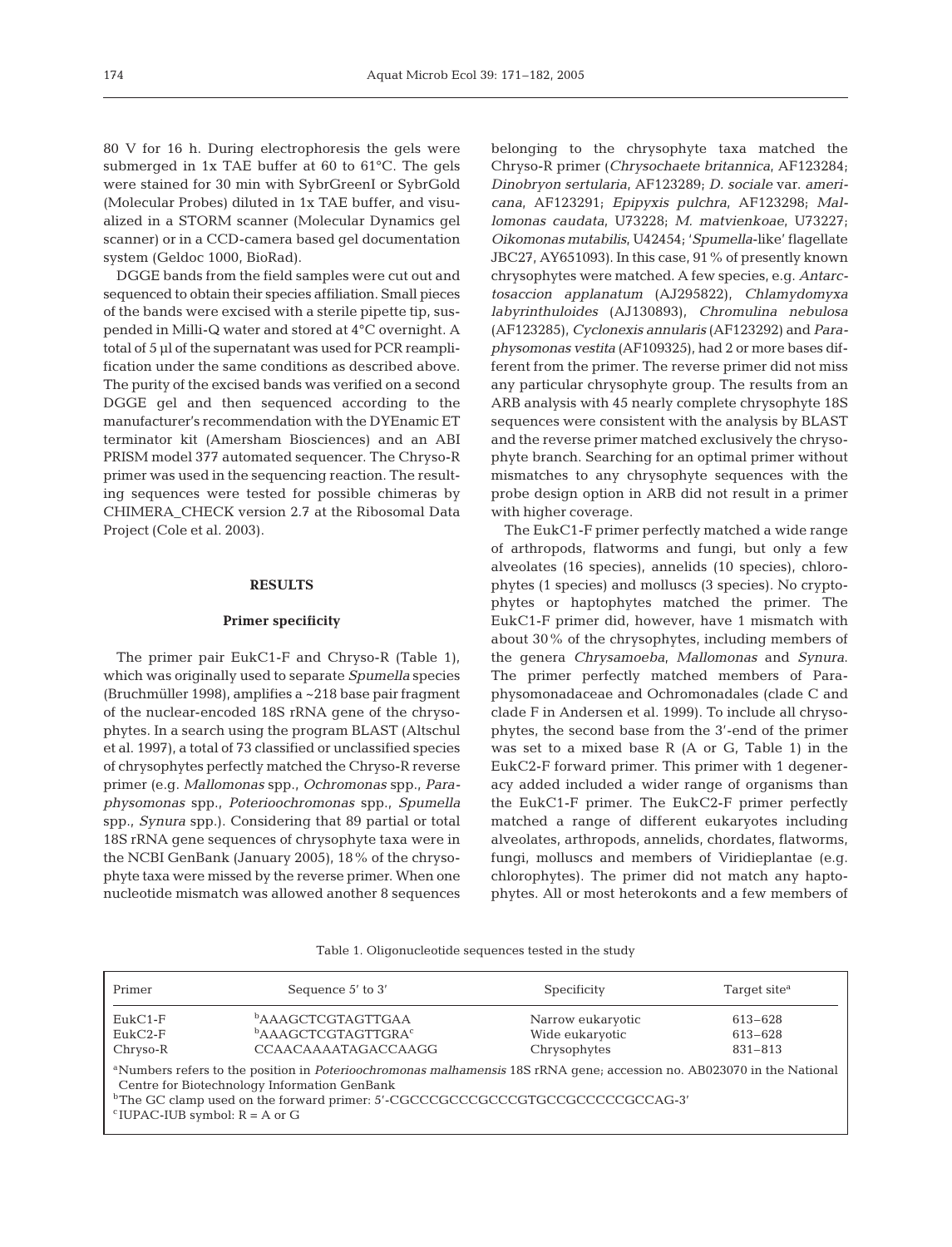cryptophytes (4 species), euglenozoans (9 species) and rhodophytes (3 species) perfectly matched the degenerated primer. The EukC2-F primer matched all chrysophyte species except *Chromulina nebulosa*. Hence in theory the EukC2-F–Chryso-R primer pair perfectly matched 82% of known sequences of chrysophytes. The EukC1-F– Chryso-R primer pair matched ~60% of known chrysophytes, but perfectly covered typically biflagellate taxa, e.g. Ochromonadales and Paraphysomonadaceae (Andersen et al. 1999). From the recently published sequences of 28 '*Spumella*-like' flagellates (Boenigk et al. 2005), 24 were matched by the former and 23 by the latter primer pair. Only isolates related to *Oikomonas* sp., *Cyclonexis annularis* and *Ochromonas tuberculata* were not targeted by the

primers. Both primer pairs also matched 21 uncultured eukaryotic sequences obtained from marine and freshwater clone libraries (Díez et al. 2001b, Amaral Zettler et al. 2002, Edgcomb et al. 2002, Stoeck & Epstein 2003). Three species of oomycetes (*Leptolegnia caudata*, AJ238659; *L. chapmanii*, AJ238660; and *Aphanomyces* sp., AF396683), 1 ciliate (*Glauconema trihymene*, AY169274), 1 diatom clone (clone CCW27, AY180017) and 1 dinoflagellate (*Oxyrrhis marina*, AY566418) were incorrectly matched by the primers.

We further tested the 2 primer pairs in PCR reactions with a wide range of cultures. Both freshwater and marine species belonging to Chrysophyceae or Synurophyceae and related groups were included in the analysis (Table 2). The general eukaryote primers

Table 2. Cultured strains used in the PCR test. Culture collections used were SAG: Sammlung von Algenkulturen (culture collection of algae) Göttingen; MPIL: Max Planck Institute for Limnology; CCAP: Culture Collection of Algae and Protozoa. x: sequences found in the National Centre for Biotechnology Information GenBank; accession number given if the strain was sequenced. Positive or negative PCR amplification with eukaryotic primers Euk1A–Euk516r-GC (Sogin & Gunderson 1987, Amann et al. 1990) and chrysophyte primers (Chrys1: EukC1-F–Chryso-R; Chrys2: EukC2-F–Chryso-R) are noted

| Taxonomic<br>affinity | Species                                                |            |             | Strain Collection In GenBank PCR |           | PCR<br>Euk Chrys1 Chrys2 | <b>PCR</b>               |
|-----------------------|--------------------------------------------------------|------------|-------------|----------------------------------|-----------|--------------------------|--------------------------|
| <b>Bicosoecida</b>    | Cafeteria roenbergensis Fenchel & Patterson            | CR         | <b>MPIL</b> | $\mathbf x$                      | $^{+}$    | $\overline{\phantom{0}}$ |                          |
| <b>Bicosoecida</b>    | Psudobodo tremulans Griessmann                         | PT         | <b>MPIL</b> | $\mathbf{x}$                     | $^{+}$    | $\overline{\phantom{0}}$ |                          |
| Chrysophyceae         | Chromulina chionophila Stein                           | 909/9      | <b>CCAP</b> | $\overline{a}$                   | $^{+}$    | $^{+}$                   | $^{+}$                   |
| Chrysophyceae         | C. ochromonoides auct.                                 | 909/1      | <b>CCAP</b> | $\equiv$                         | $^{+}$    | $^{+}$                   | $\ddot{}$                |
| Chrysophyceae         | Chromulina sp.                                         | 17.97      | SAG         | $\overline{\phantom{0}}$         | $^{+}$    | $^{+}$                   | $\ddot{}$                |
| Chrysophyceae         | Dinobryon sertularia Ehrenberg                         | 917/2      | <b>CCAP</b> | X                                | $^{+}$    | $^{+}$                   | $^{+}$                   |
| Chrysophyceae         | D. divergens Imhof                                     | 917/1      | <b>CCAP</b> | $\overline{a}$                   | $^{+}$    | $^{+}$                   | $^{+}$                   |
| Chrysophyceae         | Ochromonas danica Pringsheim                           | 933-7      | <b>SAG</b>  | X                                | $^{+}$    | $^{+}$                   | $^{+}$                   |
| Chrysophyceae         | Ochromonas sp.                                         | 933-10     | <b>SAG</b>  | $\overline{\phantom{0}}$         | $+$       | $+$                      | $\ddot{}$                |
| Chrysophyceae         | Ochromonas sp.                                         | $OE-1$     | <b>MPIL</b> |                                  | $+$       | $^{+}$                   | $\ddot{}$                |
| Chrysophyceae         | Ochromonas sp.                                         | $OS-3$     | <b>MPIL</b> | $\equiv$                         | $+$       | $^{+}$                   | $\ddot{}$                |
| Chrysophyceae         | O. tuberculata Hibberd                                 | 933/27     | <b>CCAP</b> | X                                | $+$       | $+$                      | $\ddot{}$                |
| Chrysophyceae         | O. villosa Clarke & Pennick                            | 933/25     | <b>CCAP</b> | $\overline{\phantom{0}}$         | $^{+}$    | $^{+}$                   | $^{+}$                   |
| Chrysophyceae         | Paraphysomonas vestita Stokes                          | $PS-2$     | <b>MPIL</b> | X                                | $+$       | $^{+}$                   | $^{+}$                   |
| Chrysophyceae         | P. vestita Stokes                                      | 935/14     | <b>CCAP</b> | X                                | $^{+}$    | $\overline{\phantom{0}}$ | $\overline{a}$           |
| Chrysophyceae         | Poterioochromonas malhamensis (Pringsheim) Peterfi     | 933-1c     | <b>SAG</b>  | $\mathbf x$                      | $^{+}$    | $^{+}$                   | $^{+}$                   |
| Chrysophyceae         | P. malhamensis                                         | 933-1d     | <b>SAG</b>  | $\mathbf x$                      | $^{+}$    | $^{+}$                   | $\ddot{}$                |
| Chrysophyceae         | P. malhamensis                                         | 933-8      | <b>SAG</b>  | $\mathbf x$                      | $^{+}$    | $^{+}$                   | $^{+}$                   |
| Chrysophyceae         | P. malhamensis                                         | 933-9      | <b>SAG</b>  | $\mathbf x$                      | $\ddot{}$ | $+$                      | $\ddot{}$                |
| Chrysophyceae         | P. malhamensis                                         | $933 - 1a$ | <b>SAG</b>  | $\mathbf x$                      | $^{+}$    | $^{+}$                   | $\ddot{}$                |
| Chrysophyceae         | Spumella sp.                                           | $27-A$     | <b>MPIL</b> | $\overline{\phantom{a}}$         | $^{+}$    | $^{+}$                   | $^{+}$                   |
| Dictyochophyceae      | Pseudopedinella elastica Skuja                         | 43.88      | <b>SAG</b>  | X                                | $^{+}$    | $\overline{a}$           | $\overline{a}$           |
| Dictyochophyceae      | Rhizochromulina marina Hibberd & Chretien.-Dinet       | 950/1      | <b>CCAP</b> | $\mathbf x$                      | $^{+}$    | $\overline{\phantom{a}}$ | $\equiv$                 |
| Eustigmatophyceae     | Nannochloropsis gaditana Moro et Andreoli              | 2.99       | <b>SAG</b>  | AF133819                         | $^{+}$    | $\overline{\phantom{0}}$ |                          |
| Prymnesiophyceae      | Pleurochrysis carterae (Braarud & Fagerl.) Christensen | 961/8      | <b>CCAP</b> | $\mathbf x$                      | $^{+}$    | $\overline{\phantom{0}}$ | $\overline{\phantom{0}}$ |
| Synurophyceae         | Mallomonas tonsurata Teiling em. Krieger               | 28.92      | <b>SAG</b>  | $\overline{\phantom{0}}$         | $+$       | $+$                      | $^{+}$                   |
| Synurophyceae         | M. transsylvanica Peterfi et Momeu                     | 18.92      | <b>SAG</b>  | $\overline{\phantom{0}}$         | $+$       | $^{+}$                   | $^{+}$                   |
| Synurophyceae         | M. akrokomos Ruttner                                   | 54.88      | <b>SAG</b>  | X                                | $+$       | $\overline{\phantom{0}}$ | $\ddot{}$                |
| Synurophyceae         | Synura echinulata Korshikov                            | 15.92      | <b>SAG</b>  | $\overline{\phantom{0}}$         | $^{+}$    | $^{+}$                   | $^{+}$                   |
| Synurophyceae         | S. petersenii Korshikov                                | 950/1      | <b>SAG</b>  | X                                | $^{+}$    | $\overline{\phantom{0}}$ | $^{+}$                   |
| Synurophyceae         | S. curtispina (Petersen et Hansen) Asmund              | 29.92      | <b>SAG</b>  |                                  | $^{+}$    | $^{+}$                   | $^{+}$                   |
| Mixture 1             | P. carterae + O. villosa                               |            |             |                                  | $^{+}$    | $^{+}$                   | $^{+}$                   |
| Mixture 2             | P. carterae + S. petersenii                            |            |             |                                  | $\ddot{}$ | $\overline{a}$           | $\ddot{}$                |
| Mixture 3             | P. carterae + N. gaditana                              |            |             |                                  | $\ddot{}$ | $\overline{\phantom{0}}$ |                          |
| Mixture 4             | P. carterae + N. gaditana + O. villosa                 |            |             |                                  | $\ddot{}$ | $^{+}$                   | $^{+}$                   |
| Mixture 5             | P. carterae + N. gaditana + S. petersenii              |            |             |                                  | $^{+}$    | $\overline{\phantom{0}}$ | $+$                      |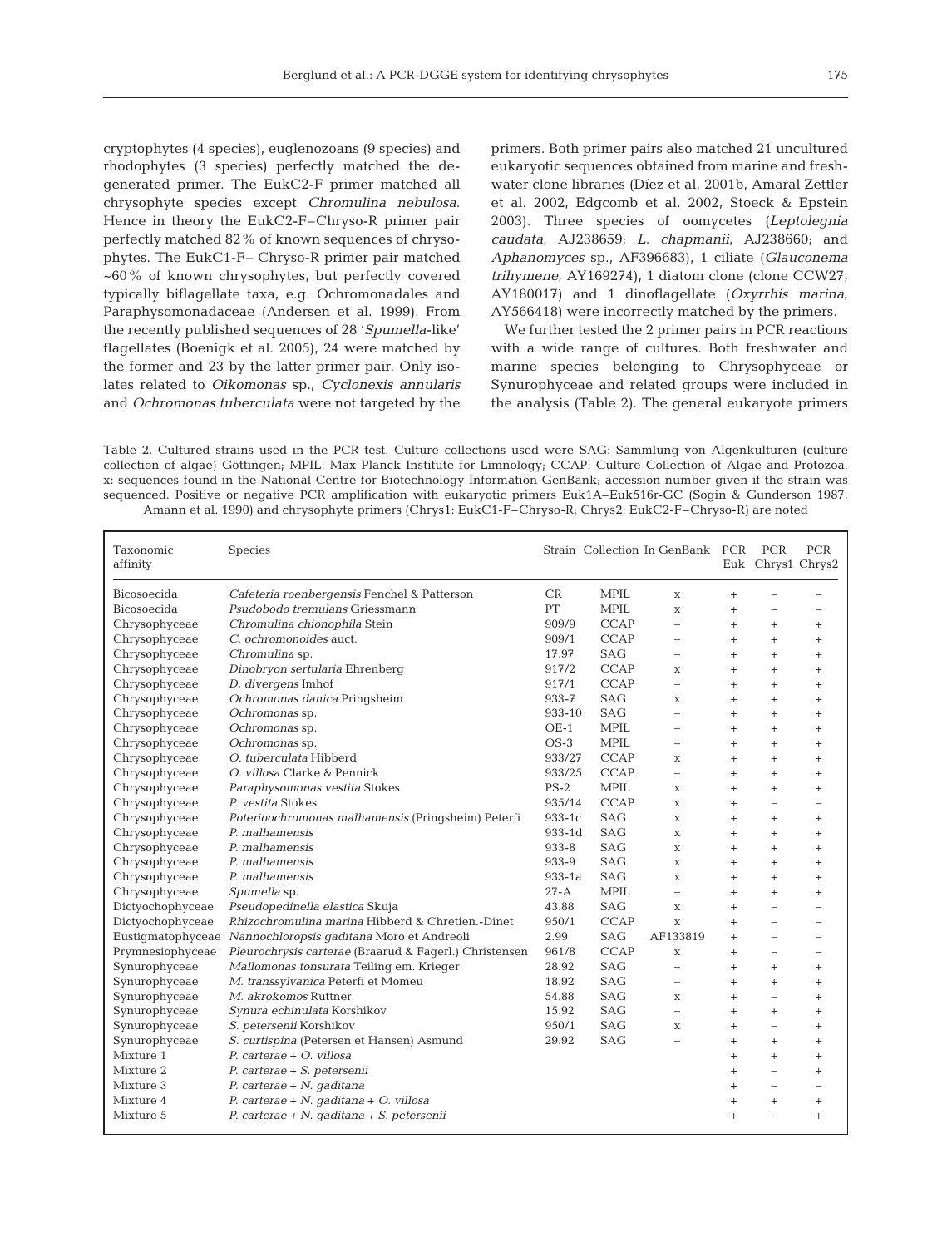

Fig. 1. (a) Denaturing gradient gel electrophoresis (DGGE) fingerprints of chrysophyte cultures in a denaturing gradient from 35 to 60%. The mixture of PCR products contained *Chromulina chionophila*, *Dinobryon divergens*, *Mallomonas transsylvanica, Ochromonas tuberculata* and *Poterioochromonas malhamensis*. (b) Closely positioned cultures reapplied on a denaturing gradient of 40 to 60%. The mixture of PCR products contained *Chromulina* sp., *Poterioochromonas malhamensis*, *C. chionophila* and *Ochromonas villosa*. PCR was done with the EukC1-F–Chryso-R primer pair in (a) and (b)

(Euk1A and Euk516r-GC) were used as a positive control. As expected this primer pair amplified all cultures. The EukC1-F–Chryso-R primer pair amplified all chrysophyte cultures except for *Mallomonas akrokomos*, *Synura petersenii* and 1 strain of *Paraphysomonas vestita*. The EukC2-F–Chryso-R primer pair also missed the *P. vestita* strain but amplified all other chrysophytes (Table 2). None of the non-chrysophyte species resulted in any PCR product. We also mixed the DNA from some chrysophyte cultures with nonchrysophyte ones to see if the primers could amplify target DNA in competition with non-target DNA (Mixtures 1 to 5, Table 2). The PCR amplification was always positive when the mixture contained matching chrysophyte DNA. The sensitivity test of all 3 primer

# **DGGE analysis**

pairs showed that they all amplified DNA from a 200 times diluted template, corresponding to about 100

cells (data not shown).

PCR products from cultures were analyzed by DGGE to reveal the potential of DGGE to separate the different organisms. The PCR products from the cultures were separated within a 35 to 60% denaturing gradient and showed sharp single bands in the DGGE gel (Fig. 1a). The bands of some cultures, e.g. *Chromulina* sp., *Ochromonas* sp., *Poteriochromas malhamensis* and *Mallomonas tonsurata*, were positioned closely together in the gel (Fig. 1a). A randomly mixed sample of PCR products also showed that 2 bands (*Mallomonas transsylvanica* and *Chromulina chionophila*) occurred at the same position in the gel. In another gel with a steeper denaturing gradient (40 to 60%) the cultures displayed an improved resolution (Fig. 1b). In the steeper gradient only 2 cultures *Ochromonas villosa* and *Dinobryon sertularia* were not properly separated. The PCR product from *C. chionophila* showed several bands on the DGGE gel. Probably there was some fragmented DNA, for example due to overloading the PCR reaction with template DNA. Intra-specific variation in the 18S gene in the actual species could be another explanation.

DGGE patterns from the northern Baltic Sea revealed between 2 and 5 different sharp DGGE bands or OTUs with the EukC1-F and Chryso-R primers (Fig. 2a). The samples from Bothnian Bay had distinctly different band patterns to those of samples from the Bothnian Sea (Fig. 2a), while within the 2 basins the DGGE profiles were almost identical. The smallest size fraction  $( $2 \mu m$ ) showed no PCR product and con-$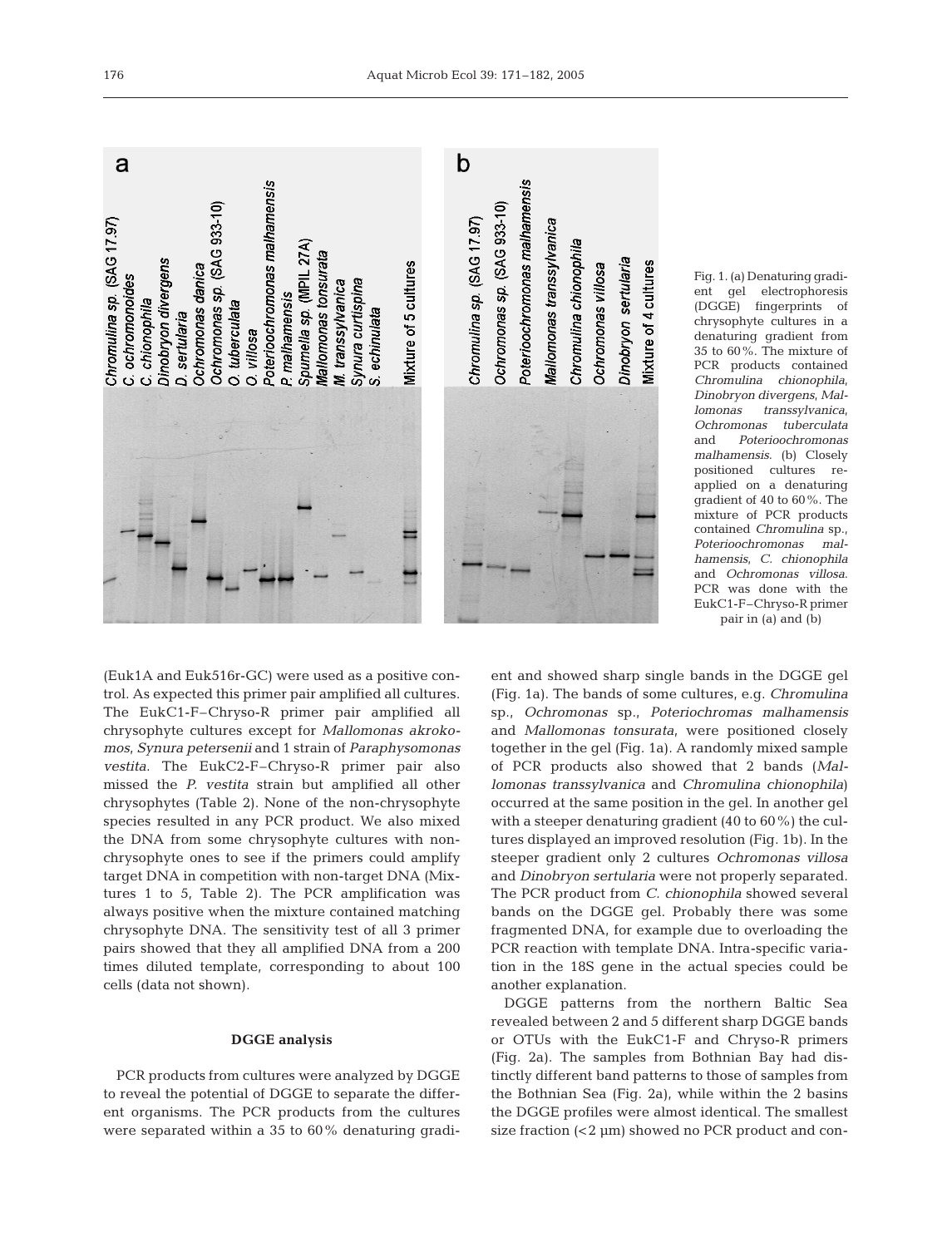

Fig. 2. (a) DGGE fingerprints from seawater samples from 2 stations in the Bothnian Bay (BB1, BB2) and 2 stations in the Bothnian Sea (BS1, BS2), Baltic Sea, collected in July 2000. Different size fractions (<2,  $<$ 10 and  $<$ 90  $\mu$ m) of the samples are noted. Bands that were sequenced are indicated with arrows. DGGE was performed in a 40 to 60% denaturing gradient. PCR was done with the EukC1-F–Chryso-R primer pair. (b) PCR-DGGE fingerprints from the same Bothnian Sea samples, but the EukC2–Chryso-R primer pair was used for PCR. Sequences also obtained in (a) are noted with \*

Table 3. Sequence similarities of excised denaturing gradient gel electrophoresis bands from field samples. Band numbers correspond to the arrows in Figs. 2 & 3

| Band              | GenBank<br>accession | Closest alignment by BLAST             | Taxonomic affinity | Sequence<br>similarity $(\% )$ | length | Sequence Ambiquities<br>$(\%$ n) |
|-------------------|----------------------|----------------------------------------|--------------------|--------------------------------|--------|----------------------------------|
| <b>Baltic Sea</b> |                      |                                        |                    |                                |        |                                  |
| $1.1*$            | AY587572             | Paraphysomonas imperforata             | Chrysophyceae      | 95                             | 202    |                                  |
| $2.2*$            | AY587573             | Uroglena americana                     | Chrysophyceae      | 97                             | 190    | 1.5                              |
| $3.3*$            | AY587574             | Uncultured eukaryote C2_E045, _E001    |                    | 89                             | 190    | 3                                |
| 4                 | AY587575             | Paraphysomonas foraminifera            | Chrysophyceae      | 88                             | 190    | 2.5                              |
| $5, 5*$           | AY587576             | Uncultured eukaryote E222              |                    | 91                             | 190    | $\Omega$                         |
| 6                 | -                    | Metanophrys similis, chimeric          |                    | 93                             | 120    |                                  |
| 7                 | $-$                  | Uncultured eukaryote C2 E018, chimeric |                    | 94                             | 134    | 6                                |
| <b>Schöhsee</b>   |                      |                                        |                    |                                |        |                                  |
|                   | AY587577             | Paraphysomonas foraminifera            | Chrysophyceae      | 86                             | 190    | $\Omega$                         |
| 2                 | AY587578             | Poterioochromonas malhamensis          | Chrysophyceae      | 98                             | 200    | $\Omega$                         |
| 3                 | AY587579             | Uroglena americana                     | Chrysophyceae      | 98                             | 200    |                                  |
| 4                 | AY587580             | <i>Spumella sp.</i> 15G (AJ236857)     | Chrysophyceae      | 93                             | 195    |                                  |
| 5                 | AY587581             | Ochromonas danica                      | Chrysophyceae      | 92                             | 199    | $\Omega$                         |

sequently no DGGE bands, except for one of the samples from the Bothnian Sea. The samples from the Bothnian Sea were also amplified with the EukC2-F and Chryso-R primers and the subsequent DGGE revealed 5 to 7 different bands (Fig. 2b). In Schöhsee, a total of ~14 different bands were recognized by the DGGE analysis (Fig. 3).

The identity of the chrysophyte community in the Baltic Sea and Schöhsee was addressed by sequencing some dominant DGGE bands. Sequences from the Baltic Sea affiliated to the chrysophyte species *Paraphysomonas imperforata*, *Paraphysomonas foraminifera* and *Uroglena americana* (Table 3). Two of the sequences showed highest similarity to some uncul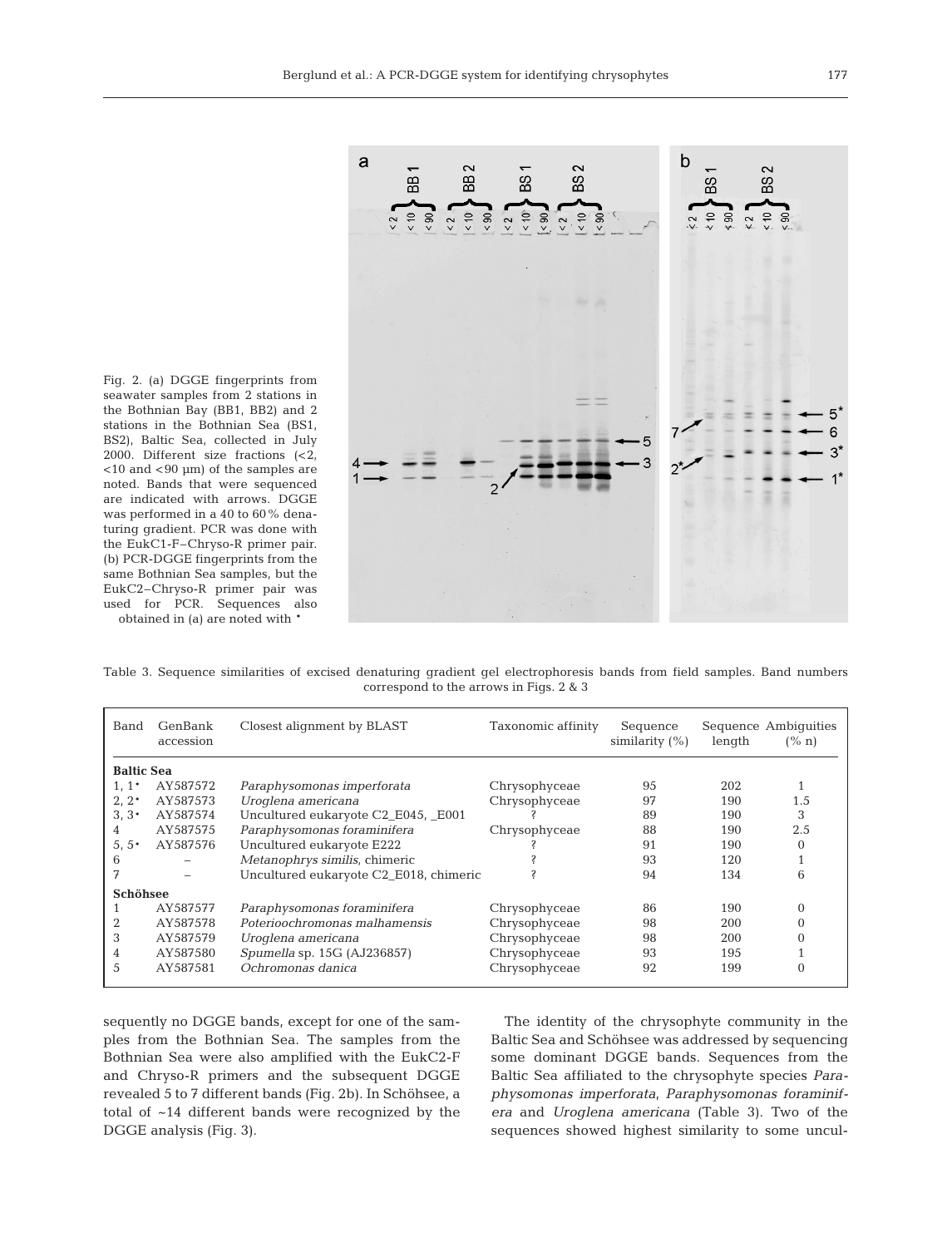tured eukaryotes (environmental clones C2\_E001, C2\_E045 and E222) that originated from clone libraries of the Guaymas Basin, California, USA (Edgcomb et al. 2002) and the Caribbean Sea, USA (Stoeck et al. 2003). Two of the sequences from the Baltic Sea were probably chimeric; consequently only a 120 or 134 bp fragment showed a significant match in BLAST (Bands 6 and 7, Table 3). Several of the sequences showed a relatively low sequence similarity value between 88 and 91%. In the Schöhsee samples, the sequenced bands corresponded to the chrysophycean species *U. americana*, *Poterioochromonas malhamensis*, *Ochromonas danica*, *P. foraminifera* and *Spumella* sp. (Table 3).

We performed a phylogenetic analysis of the 18S gene to evaluate the position of the uncultured eukaryotes that matched the obtained sequences from the field. Furthermore, a few sequences in GenBank that



Fig. 3. DGGE fingerprints from Schöhsee at 4 different dates (9 May 2000, 12 July 2000, 26 July 2000 and 27 May 2001). Bands that were sequenced are indicated on the left-hand side of the gel. DGGE was performed in a 40 to 60% denaturing gradient. PCR was done with the EukC1-F–Chryso-R primer pair

incorrectly matched the primers were included in the analysis, e.g. *Glauconema trihymena*, the diatom clone CCW27 and an uncultured stramenopile (clone LEMD106, AF372747). The analysis showed strong support for the chrysophyte group  $(j = 100\%$ , Fig. 4). All of the obtained sequences from this study were found within the chrysophyte group. Similarly, the uncultured eukaryotes that matched the primers grouped within the chrysophytes. Hence, no nonchrysophyte sequences were retrieved from the DGGE analyses of the field samples.

## **DISCUSSION**

The Chryso-R reverse primer had previously been used to distinguish species within the genus *Spumella* (Bruchmüller 1998). Our analysis, based on currently known sequences, revealed that the primer can be considered as specific for both class Chrysophyceae and class Synurophyceae, with the exceptions mentioned in the 'Results'. We could not find a primer that was able to sort out the whole chrysophyte group without mismatches. The reverse primer was used together with 2 different unspecific forward primers: EukC1-F, which mainly matched heterotrophic or mixotrophic chrysophytes; and EukC2-F, which matched all chrysophytes.

The primer pairs also seemed to detect some chrysophyte species with 1 nucleotide mismatch (shown for *Dinobryon sertularia*). The other 7 species with 1 nucleotide mismatch were not included in the PCR assay and should be tested in future studies. Sequences of *Paraphysomonas vestita* (Z28335 and AF109325) had 8 mismatches with the primers, but the PCR on cultures was positive for one strain (PS-2) and negative for another (935/14, Table 2). The reason for this could be either that there are intraspecific differences or that the positively amplified strain was wrongly identified as *P. vestita*. Considerable intraspecific sequence dissimilarity has been shown for *P. vestita,* and the sequence of *P. vestita* is also quite distinct from close relatives such as *P. imperforata* and *P. foraminifera* (Caron et al. 1999). In fact, the sequence of *P. vestita* (Z28335 or AF109325) showed an average of only 65% similarity to all of the chrysophyte sequences in GenBank.

The 18S rDNA sequence from a ciliate, a dinoflagellate and several eukaryotic clones matched the primers perfectly. However, the mismatch with the ciliate sequence (*Glauconema trihymena*, AY169274) could be ignored, since the phylogenetic analysis showed that it grouped within the chrysophytes (Fig. 4). In fact, the complete 18S rRNA gene sequence of the ciliate showed 97% similarity to *Spumella elongata* and *S.*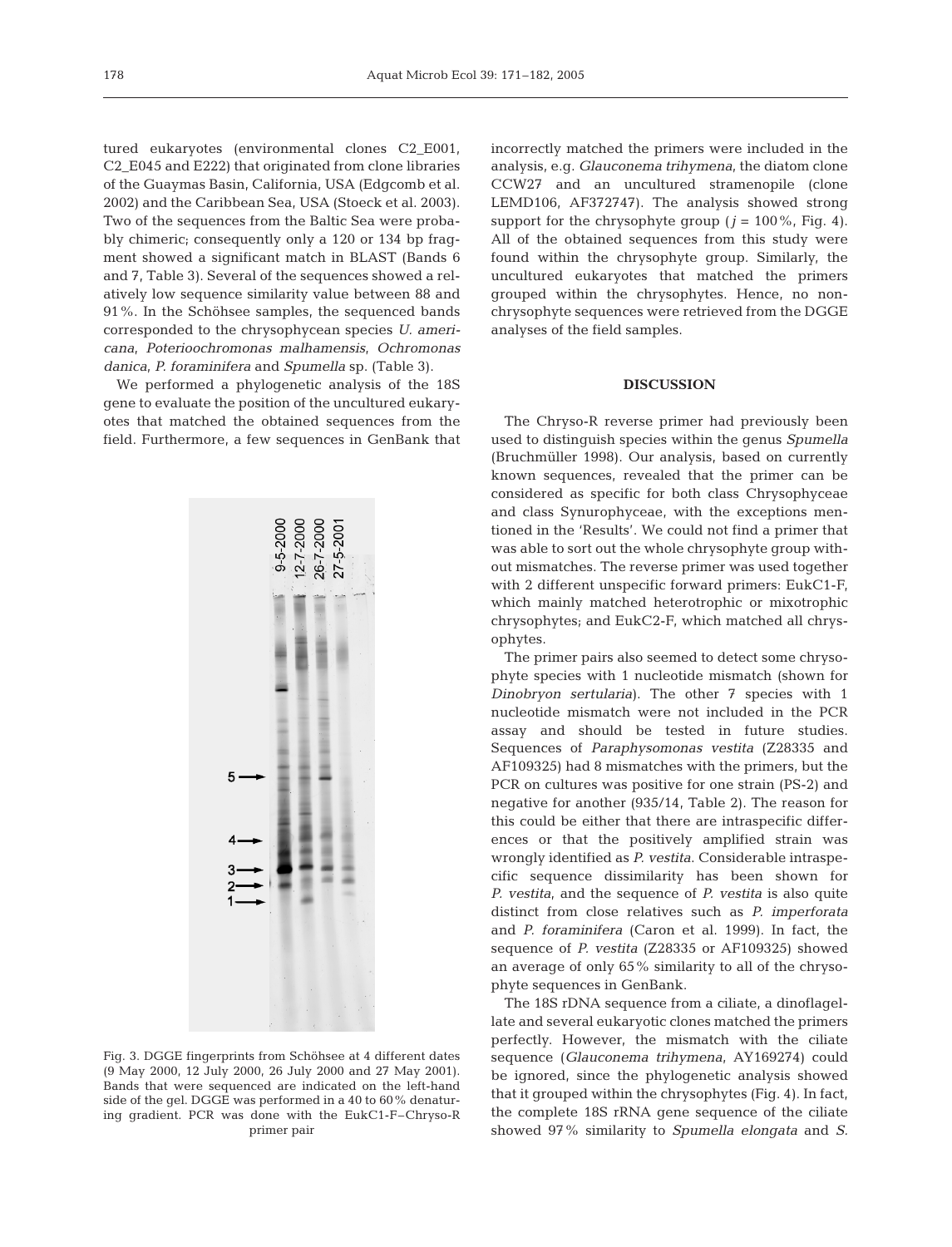*danica*, indicating that the ciliate culture was probably contaminated with flagellates. Similarly, the dinoflagellate sequence (*Oxyrrhis marina*, AY566418) showed high similarity to *Spumella* sequences. The sequences from several of the uncultured eukaryotic clones were also shown to belong to the chrysophytes (Fig. 4). As an example, the uncultured eukaryote clone C2\_E045 (AY046830) had a 96% sequence similarity to *Spumella danica* (AJ236861). Three 18S rRNA gene sequences from oomycetes (out of 292 oomycetes 18S rDNA sequences in GenBank) were also recognized to match the primers. Oomycetes are a closely related group classified within the heterokonts (Cavalier-Smith 1998, Patterson 1999). PCR amplification of the theoretically matching species of oomycetes could not be verified, as no cultures were available to include in the PCR assay.

The EukC1-F–Chryso-R primer pair performed similarly to the EukC2-F–Chryso-R pair in the PCR test, except that the species *Mallomonas akrokomos* and *Synura petersenii* were not positively amplified with the EukC1-F–Chryso-R pair. The EukC1-F forward primer had 1 nucleotide mismatch with *M. akrokomos* and *S. petersenii* in the second base from the more



Fig. 4. Phylogenetic analysis of 50 sequences from a variety of both known and unknown eukaryote species. Sequences from this study are shown in bold. The tree is a 50% majority rule consensus tree resulting from parsimony jackknifing search (Farris et al. 1997) with PAUP\* version 4.0 b10 for Macintosh (Swofford 2002; 1000 jackknifing replicates with 37% nominal deletion and JAC emulation; 5 random addition sequence replicates per jackknife replicate, full heuristic search, TBR branchswapping and MULTREES OFF). Uninformative characters were excluded from the analysis. The sequences were aligned using the Clustal W algorithm. Values above branches indicate jackknife values above 50%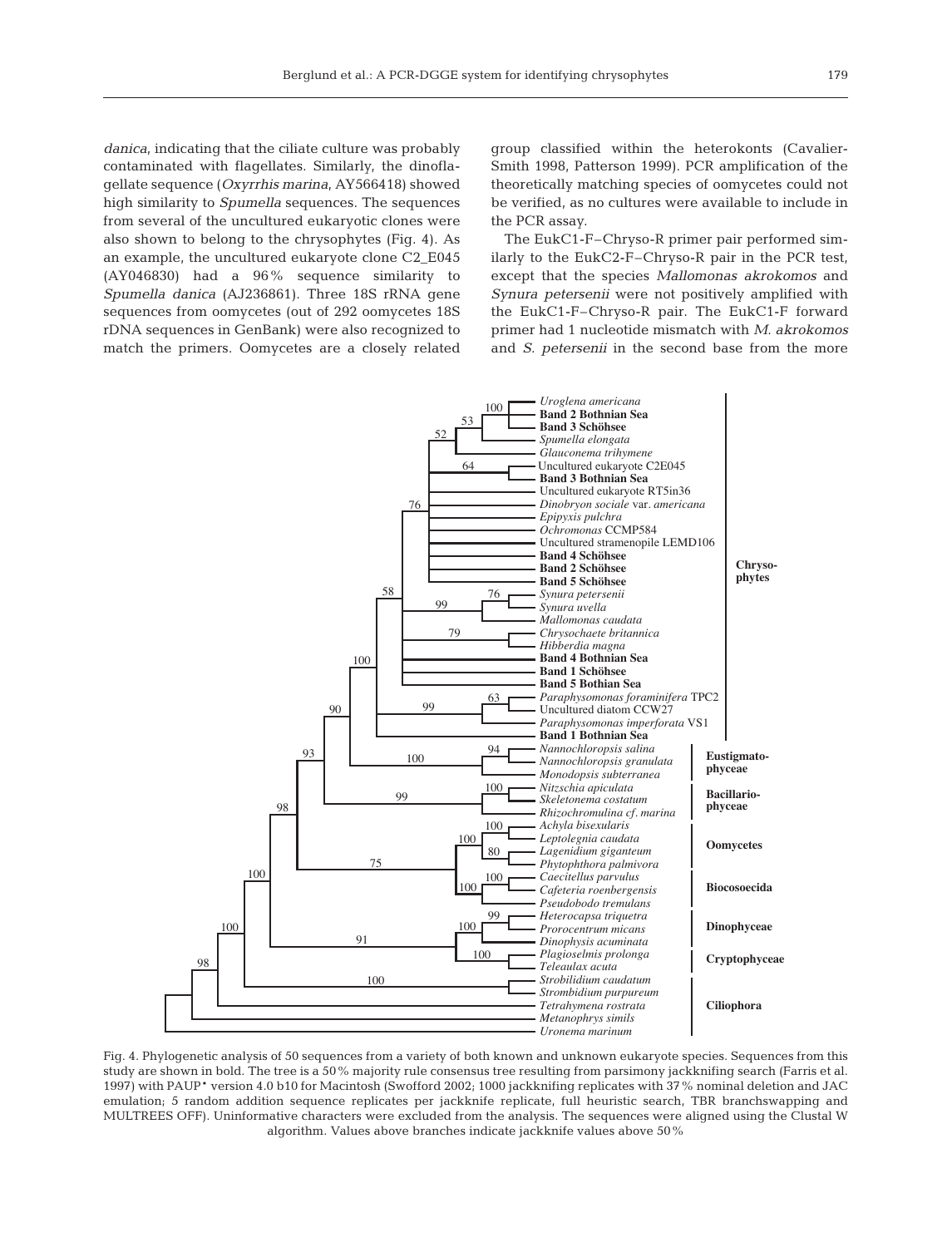crucial 3' end of the primer. Altogether, 13 species of class Chrysophyceae and 14 species of class Synurophyceae, genera *Mallomonas* and *Synura* had the same mismatch. We conclude that the EukC1- F–Chryso-R primer pair seems to be very useful for targeting widely occurring heterotrophic or mixotrophic groups of chrysophytes (e.g. the genera *Ochromonas*, *Paraphysomonas*, *Poterioochromonas*, *Spumella*, *Uroglena*), which are particularly important in freshwater plankton (Arndt et al. 2000). In contrast, the EukC2-F primer matched the whole target group. A disadvantage of this primer might be the wobbling position, since degenerated primers may form heteroduplex fragments or chimeras (Kowalchuk et al. 1997). Indeed, we recognized some likely chimeric sequences obtained from sharp DGGE bands of the field samples (Fig. 2b, Table 3). There are, however, studies showing that highly degenerated primers may perform well (Zeidner & Béja 2004). The choice of primer pairs will depend on the specific questions raised in the study.

One aim was to optimize and use the primers for DGGE in order to analyze the natural diversity, distribution and dynamics of chrysophytes in pelagic systems. According to the DGGE analysis of pure cultures, most species were clearly separated in the applied denaturing gradient. However, some strains were stacked very close to each other in the gel, which may result in an incorrect estimation of the diversity in mixed samples. A single band from the same sample can contain more than one sequence. To further improve the separation, a steeper gradient of the denaturant or a double gradient of both denaturant and acrylamid concentrations might be used. The occurrence of strains at the same position also indicates the importance of sequencing the bands, since bands at the same position in adjacent lanes are not necessarily the same species. The occurrence of recombinant or chimeric sequences generated by the PCR reaction may complicate the DGGE analysis and give erroneous phylogenetic affiliations (Wang & Wang 1997, Hugenholtz & Huber 2003). By sequencing all bands and checking for chimeras, the correct species composition can be obtained. The biases inherent to all PCR based methods have to be recognized and kept to a minimum (von Wintzingerode et al. 1997). We occasionally used 35 amplification cycles in the PCR. However, the number of PCR cycles should be kept to a minimum, preferably between 25 and 30, to minimize the occurrence of chimeras (Wang & Wang 1997). Due to the detection limit of around 1% of total cell counts, it should also be recognized that the PCR-DGGE method may not detect the total diversity, but it is very useful to reveal the dominating populations and changes in the community structure (Torsvik et al. 1998, Schäfer & Muyzer 2001).

Relatively short sequence fragments (≤ 500 bp) that can be analyzed in DGGE may set some limits for identification of organisms (e.g. van Hannen et al. 1998, Schäfer & Muyzer 2001). This disadvantage is also valid for the chrysophyte primers, which amplify a ~218 bp fragment. A longer fragment would give more phylogenetic information and a better resolution in the DGGE analysis. Nevertheless, the species detection ultimately depends on the sequence variability within the specific region of the DNA. Identification will at least be reduced from phylum level to family or genus level when utilizing phylum or class-specific primers. The correct identification of species is finally dependent on available sequence data in public gene banks. An advantage of using group-specific primers rather than wide-range primers is that there will be fewer bands to separate in the DGGE. This will improve the resolution and should minimize the occurrence of bands at the same position (Torsvik et al. 1998, Kisand & Wikner 2003). The DGGE banding pattern of the cultures did not reflect the phylogenetic relationship, since closely related species did not travel to closer positions than more distantly related species. A weak connection between phylogenetic relationship and DGGE banding pattern has also been shown for prokaryotes (Kisand & Wikner 2003).

The sequence identity of chrysophyte species that were dominant in the Baltic Sea and Lake Schöhsee did not reveal any unexpected species. The apparent ubiquitous genus *Paraphysomonas* (Finlay & Clarke 1999) was identified in both the Baltic Sea and Schöhsee samples. Sequences corresponding to *Uroglena americana* were also found in both the Baltic Sea and Schöhsee. The higher number of OTUs from the Schöhsee samples may confirm the generally recognized importance of chrysophytes within the heterotrophic flagellates in freshwater plankton (Weisse 1997, Auer & Arndt 2001). However, it may also be the result of using a more thorough DNA extraction protocol compared to the one used for the Baltic Sea samples. The DNA concentration in the extractions from the Schöhsee samples was on average 20 times higher than in the extractions from the Baltic Sea. This was probably due to the difference in extraction protocol and filtration cut-off (0.2 µm for Schöhsee samples and 0.6 µm for Baltic Sea samples). The Schöhsee samples probably contained a lot of bacterial DNA, which in contrast made it more difficult to selectively amplify the chrysophytes. We did not make a comparison between the different methods, but it can be concluded that the primers are working with different DNA extraction protocols.

Several of the sequences obtained from the field samples had a relatively low similarity (88 to 91%) to known chrysophyte sequences in the NCBI GenBank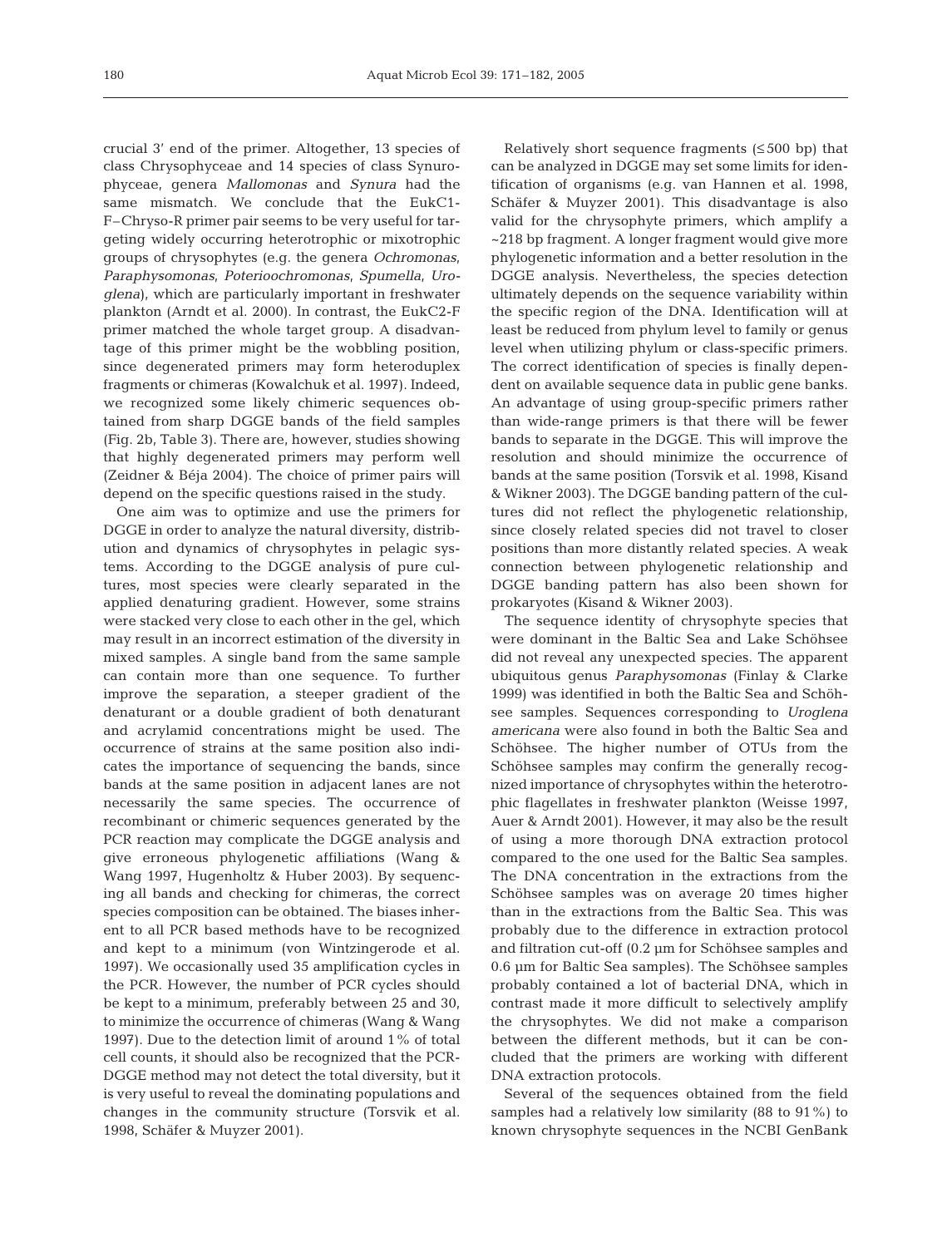(Table 3). The fragment that is amplified with the chrysophyte primers covers a variable region and the mean sequence similarity between all chrysophytes in the NCBI GenBank was 81% ('Sequence identity matrix' option in BioEdit 7.0.4). The similarity within genera such as *Mallomonas*, *Paraphysomonas* and *Synura* was 88%. Hence, the sequences from the DGGE analysis are within the natural variability of the target group and sequence similarities higher than 88% should indicate the genera, while similarities ≥96 to 97% probably indicate similar species. In general, the sequence similarities were higher in the Schöhsee samples than in the Baltic Sea samples, which might indicate that fewer species from the Baltic Sea are included in the GenBank. Hence, there is a need for more analyses of chrysophyte sequences to obtain correct identities.

In conclusion, the utilized primers and the PCR-DGGE method were found to be adequate for detection and separation of the majority of chrysophytes in both cultures and natural water samples. Two different primer pairs were tested in this study, one that targeted mostly heterotrophic and mixotrophic chrysophytes and one that targeted all chrysophytes, also including the purely autotrophic forms (e.g. Synurophyceae). Amplified fragments from a mixed chrysophyte community can be analyzed using DGGE. The application of these primers with the PCR-DGGE approach should yield new insights into the diversity and population dynamics of this important group of nanoprotists in aquatic ecosystems. An advantage of this method is that closely related species among naked genera such as *Ochromonas* and *Spumella* can be separated on the ribosomal gene level.

*Acknowledgements*. We thank G. Jost and M. Labrenz for help with the ARB analysis, R. A. Andersen and E. Stacy for their help with primer specificity information, and M. Hanke for DNA samples from Schöhsee. T. Weisse and R. Massana provided valuable comments on an earlier draft of the manuscript B. Giles helped us to improve the language. This project was supported by Research Fellowship grants from the Federation of European Microbiological Societies and the Helge Ax:son Johanson foundation. We also express our thanks to Umeå Marine Science Centre for providing field samples and for financial support to Johnny Berglund and Agneta Andersson.

#### LITERATURE CITED

- Altschul SF, Madden TL, Schäffer AA, Zhang J, Zhang Z, Miller W, Lipman DJ (1997) Gapped BLAST and PSI-BLAST: a new generation of protein database search programs. Nucleic Acids Res 25:3389–3402
- Amann RI, Madden TL, Schäffer AA, Zhang J, Zhang Z, Miller W, Lipman DJ (1990) Combination of 16S rRNAtargeted oligonucleotide probes with flow cytometry for analyzing mixed microbial populations. Appl Environ

Microbiol Rev 56:1919–1925

- Amann RI, Ludwig W, Schleifer KH (1995) Phylogenetic identification and *in situ* detection of individual microbial cells without cultivation. Microbiol Rev 59:143–169
- Amaral Zettler LA, Gomez F, Zettler E, Keenan BG, Amils R, Sogin ML (2002) Eukaryotic diversity in Spain's River of Fire—this ancient and hostile ecosystem hosts a surprising variety of microbial organisms. Nature 417: 137
- Andersen RA, Preisig H (2002) Synurophyceae. In: Lee JJ, Leedale GF, Bradbury PC (eds) An illustrated guide to the Protozoa, 2nd edn, Vol 2. Society of Protozoologists, Lawrence, KS, p 759–775
- Andersen RA, Van de Peer Y, Potter D, Sexton JP, Kawachi M, LaJeunesse T (1999) Phylogenetic analysis of the SSU rRNA from members of the Chrysophyceae. Protist 150:71–84
- Arndt H, Dietrich D, Auer B, Cleven EJ, Gräfenhan T, Weitere M, Mylnikov A (2000) Functional diversity of heterotrophic flagellates in aquatic ecosystems. In: Leadbeater B, Green J (eds), The flagellates. Taylor & Francis, London, p 240–268
- Auer B, Arndt H (2001) Taxonomic composition and biomass of heterotrophic flagellates in relation to lake trophy and season. Freshw Biol 46:959–972
- Boenigk J, Arndt H (2002) Bacterivory by heterotrophic flagellates: community structure and feeding strategies. Antonie Van Leeuwenhoek Int J Gen Mol Microbiol 81: 465–480
- Boenigk J, Pfandl K, Stadler P, Chatzinotas, A (2005) High diversity of the '*Spumella*-like' flagellates: an investigation based on the SSU rRNA gene sequences of isolates from habitats located in six different geographic regions. Environ Microbiol 7:685–697 (doi:10.1111/j.1462–2920. 2005.00743.x)
- Bruchmüller I (1998) Molekularbiologische Characterisierung und phylogenetische Einordnung heterotropher Nanoflagellaten und protomastider Ciliaten des Süsswassers. PhD thesis, Christian-Albrechts-Universität Kiel
- Caron DA, Lim LE, Dennett MR, Gast RJ, Kosman C, DeLong EF (1999) Molecular phylogenetic analysis of the heterotrophic chrysophyte genus *Paraphysomonas* (Chrysophyceae), and the design of rRNA-targeted oligonucleotide probes for two species. J Phycol 35:824–837
- Casamayor EO, Schäfer H, Baneras L, Pedrós-Alió C, Muyzer G (2000) Identification of and spatio-temporal differences between microbial assemblages from two neighboring sulfurous lakes: comparison by microscopy and denaturing gradient gel electrophoresis. Appl Environ Microbiol 66:499–508
- Cavalier-Smith T (1998) A revised six-kingdom system of life. Biol Rev 73:203–266
- Cole JR, Chai B, Marsh TL, Farris RJ and 7 others (2003) The Ribosomal Database Project (RDP-II): previewing a new autoaligner that allows regular updates and the new prokaryotic taxonomy. Nucleic Acids Res 31:442–443
- Díez B, Pedrós-Alió C, Marsh TL, Massana R (2001a) Application of denaturing gradient gel electrophoresis (DGGE) to study the diversity of marine picoeukaryotic assemblages and comparison of DGGE with other molecular techniques. Appl Environ Microbiol 67:2942–2951
- Díez B, Pedrós-Alió C, Massana R (2001b) Study of genetic diversity of eukaryotic picoplankton in different oceanic regions by small-subunit rRNA gene cloning and sequencing. Appl Environ Microbiol 67:2932–2941
- Edgcomb VP, Kysela DT, Teske A, de Vera Gomez A, Sogin ML (2002) Benthic eukaryotic diversity in the Guaymas Basin hydrothermal vent environment. Proc Natl Acad Sci USA 99:7658–7662